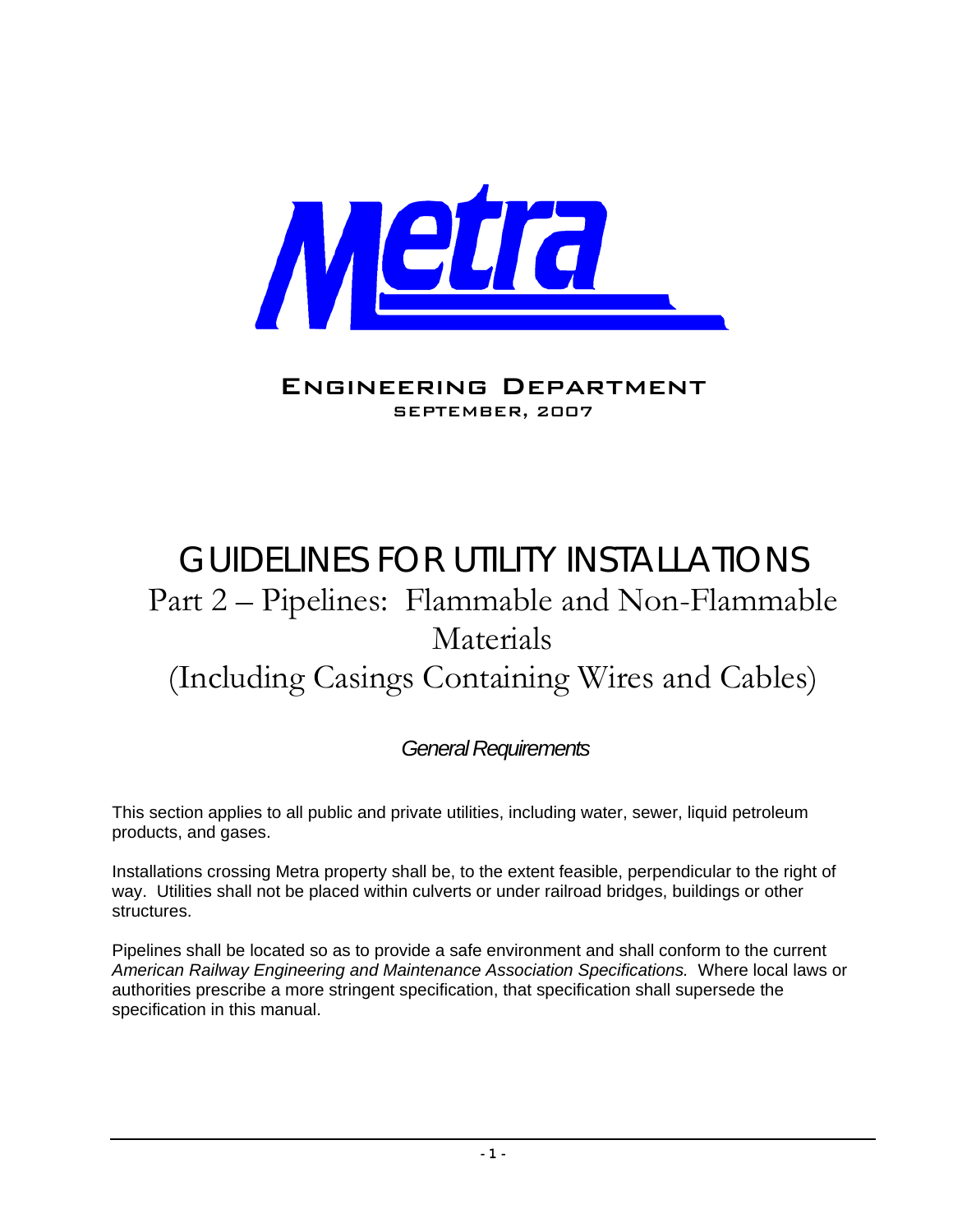All pipe line applications shall include a plan and cross section view, at a clear and legible scale,, of the proposed installation. Plan views shall include the following:

- Date of plan, scale and north arrow
- All railroad tracks
- Distance (in feet) to nearest railroad milepost or grade crossing (centerline of road)
- Right of way dimensions
- Angle of crossing relative to right of way
- Location of all railroad signal facilities and pole lines
- Location of all existing utility pole lines and above ground utilities
- Location of proposed pipeline crossing
- Length of pipe line crossing under tracks
- Location of bridges or culverts

Cross section views shall include the following:

- Date of plan, scale
- All railroad tracks
- Right of way dimensions
- Vertical clearance from bottom of rail to top of pipe on all tracks
- Length of crossing across tracks
- Location of all existing railroad pole lines and utility lines
- Location of all grade crossing signal equipment (gates, flashers, masts, cantilevers, etc.) if located near or within a road crossing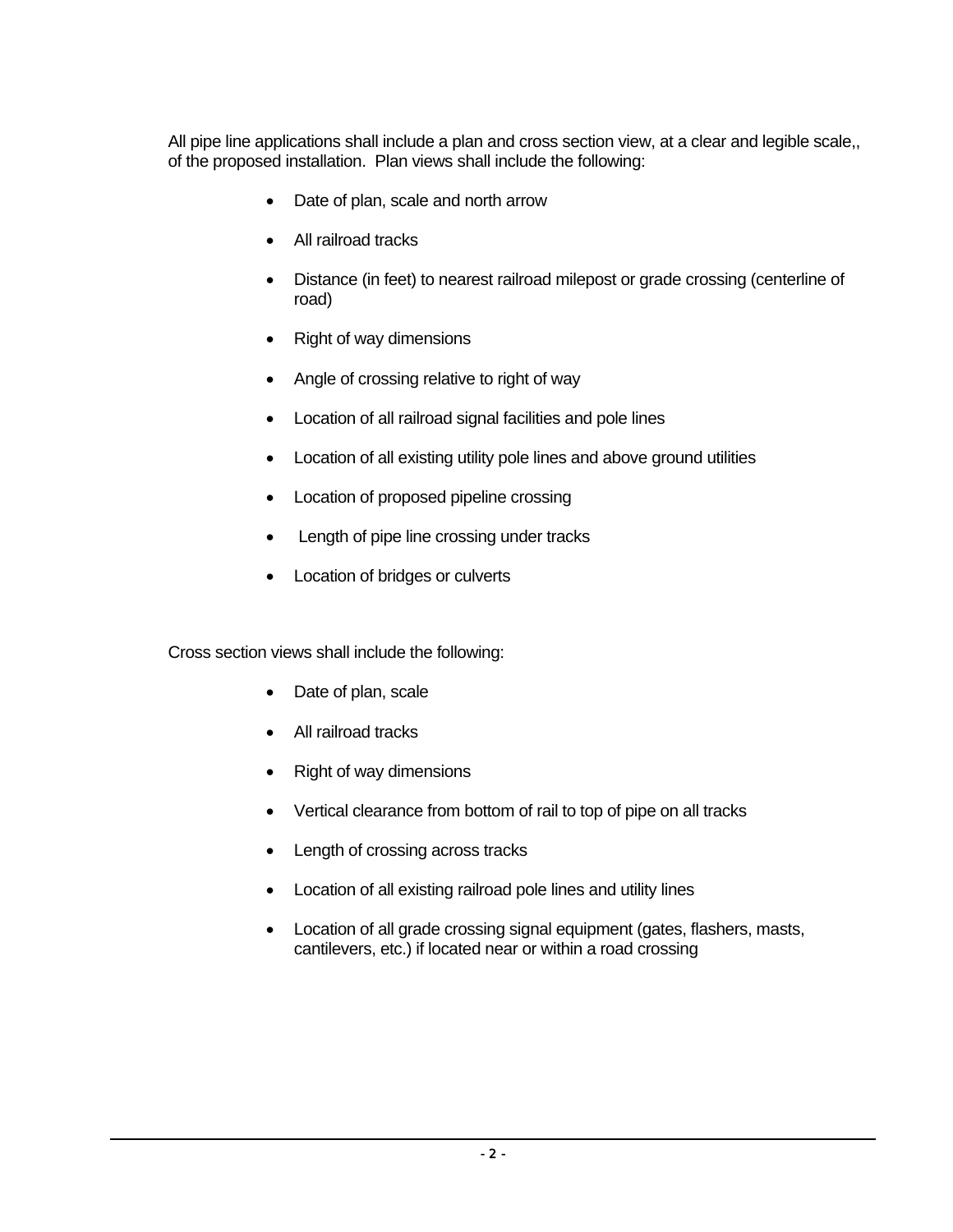## Specifications for Underground Pipe Lines

### *General Requirements*

- 1. Use of casing pipe:
	- a. A casing pipe is required for all pipeline crossings. Casing pipes must extend the full width of the right of way. Uncased pipelines are not allowed.
	- b. Longitudinal pipelines that are located within 25 feet of the track centerline shall be encased.
	- c. At the discretion of Metra, a casing pipe may be required for any application regardless of the commodity carried.
	- d. All underground utility crossings shall be designed to withstand Cooper's E-80 Railroad live loading.
- 2. Location:
	- a. Longitudinal pipelines shall be located as far from any tracks or other railroad structures and as close to the right of way line as possible.
	- b. Pipelines shall be designed, where practicable, to cross tracks at approximately right angles.
	- c. Pipelines must be located a minimum of 50 feet from the end of any railroad bridge, centerline of any culvert or switch area to the centerline of the pipeline crossing.
	- d. Pipelines shall not be located within the limits of a turnout (switch) when crossing tracks. Turnout limits extend from a point 20 feet ahead of the point of switch to a point 20 feet beyond the last long tie.
	- e. Pipeline installations shall not be designed as an open cut installation where the pipeline is to be located within the limits of a grade crossing. If it is shown that no other method of installation is possible, the owner will be responsible foe reimbursing Metra for all costs, to be paid in advance, associated with the removal and reconstruction of the grade crossing.
	- f. Pipelines carrying liquefied petroleum gas shall, where practicable, cross the railroad where tracks are carried on an embankment.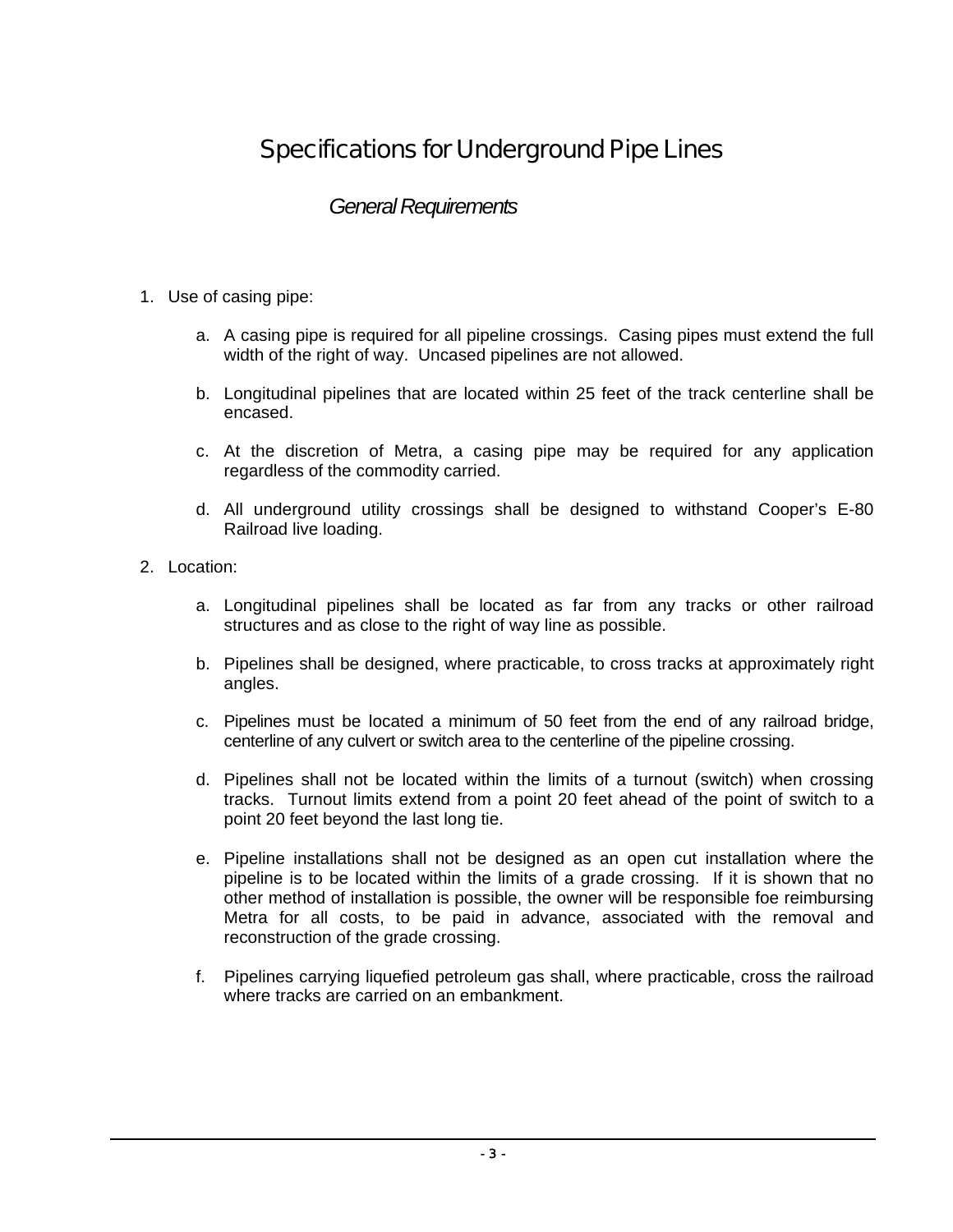- 3. Depth of Installation:
	- a. Casing pipes shall be not less than 5.5 feet below the base of rail at the closest point. Deeper installations may be required to avoid conflicts with buried railroad facilities. Where the pipe is not directly beneath the track, the depth of ground cover shall be not less than 4 feet. A 6 inch thick reinforced concrete shall be placed over the casing pipe if 3 feet of ground cover cannot be provided between top of casing pipe and bottom of ditch.
	- b. Longitudinal pipelines less than 50 feet from centerline of track shall have minimum ground cover of 6 feet. Where the pipeline is more than 50 feet from centerline of track, the minimum ground cover shall be 6 feet.
- 4. Pipelines Within Limits of Road Rights of Way
	- a. Pipelines within the limits of roadways, both public and private shall conform to the specifications contained in this document.
	- b. The limits of the road right of way must be shown on all plans.
- 5. Modification of Existing Facilities
	- a. Any replacement or modification of an existing carrier and/or casing pipe shall be considered a new installation subject to the requirements of these specifications.
- 6. Pipelines on Bridges
	- a. Pipelines cannot be located on any bridge carrying Metra tracks.
	- b. Overhead pipelines on bridges will only be considered over Metra right of way when underground installation is not feasible. When no other alternative exists, overhead pipelines will be permitted provided the following criteria are met:
		- Pipeline bridges over Metra tracks shall be so located as to minimize the possibility of damage from railroad equipment, vehicles, vandalism, and other causes. They shall be encased as directed by Metra.
		- The vertical clearance from top of rail to the lowest part of the overhead structure shall be not less than 23 feet.
		- Supports for the overhead structure shall be located outside the right of way limits or 20 feet from the centerline of the nearest track, whichever distance is greater.
		- Supports within 25 feet of the centerline of any track shall have pier protection as provided in the AREMA Manual for Railway Engineering, Chapter 8, Section 2.1.5.
		- Complete structural plans and design calculations for the structure and foundations, signed and sealed by a Professional Engineer, shall be submitted with the application.
		- A fence topped with barbed wire, or other measures, are provided which prevents access by unauthorized personnel.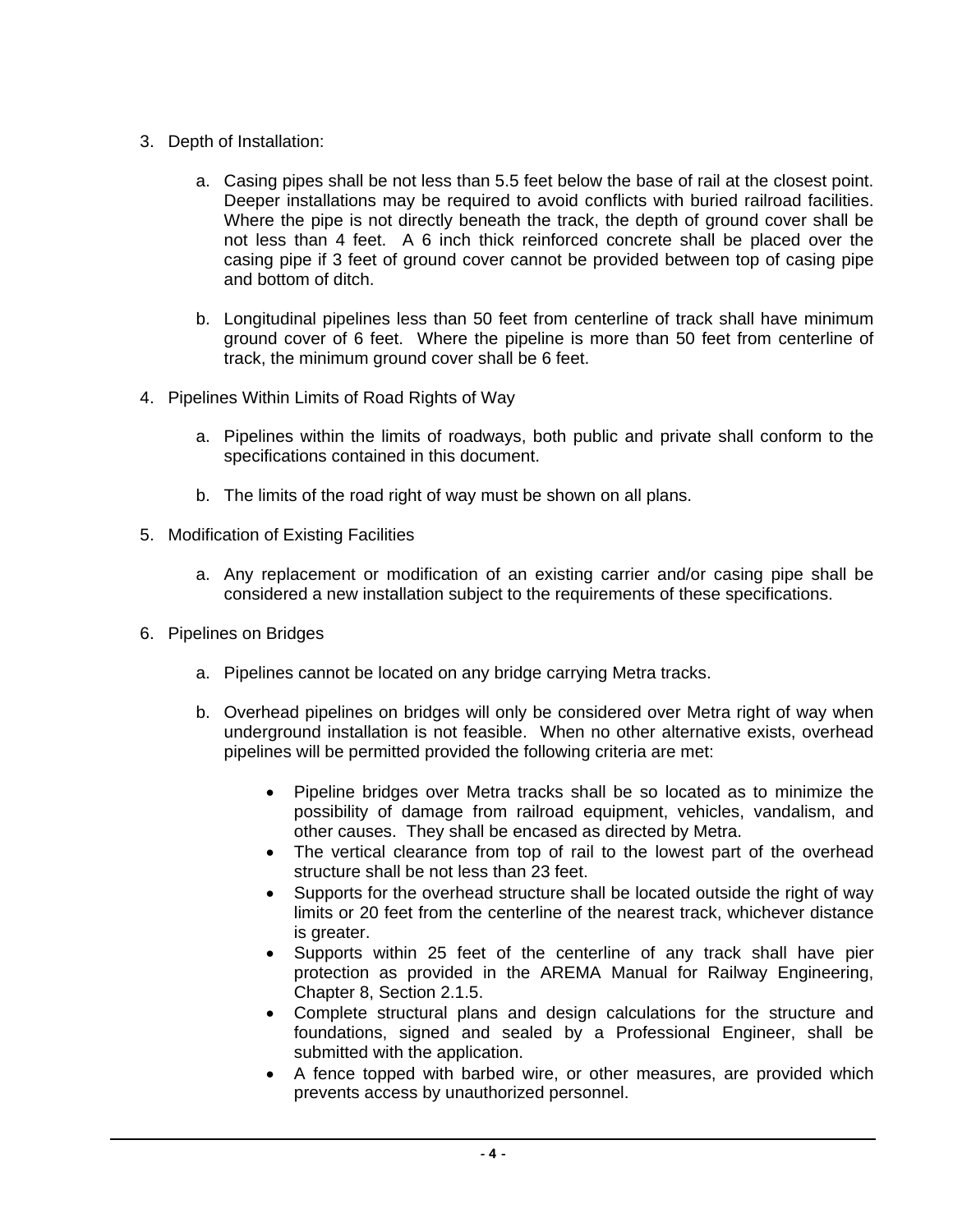### *Design Requirements*

#### Pipeline Requirements

- 1. Pipeline designs are to specify the type and class of material, maximum working pressures and test and design pressure. Pipelines which are not constructed, operated and maintained under regulations established under US Department of Transportation Hazardous Materials Regulations Board, shall upon revisions in the class of material or an increase in the maximum operating pressure, must obtain Metra Engineering approval.
- 2. Pipelines carrying oil, liquefied petroleum gas, natural or manufactured gas and other flammable products shall conform to the requirements of the current AREMA, ANSI/ASME B 31.4 Code for pressure piping - Liquid Petroleum Transportation Piping Systems; ANSI B 31.8 Code for pressure piping - Gas Transmission and Distribution Piping Systems; other applicable ANSI codes and 49 C.F.R. Part 192 or Part 195 Transportation of Hazardous Liquids by Pipeline, except that the maximum allowable stress of design of steel pipe shall not exceed the following percentages of the specified minimum yield strength (multiplied by longitudinal joint factor) of the pipe as defined in the ANSI codes.
- 3. Pipelines under railroad tracks and across railroad property shall be encased in a larger pipe or conduit called "casings." Generally, casings shall extend from right-of-way line to right-ofway line, unless otherwise approved.
- 4. Pipelines and casing pipes shall be suitably insulated from underground conduits carrying electric wires on railroad property.
- 5. Reinforced concrete pipe will need to be encased for a distance as wide as the embankment at the utility crossing. This is to protect against track failure due to joint separation.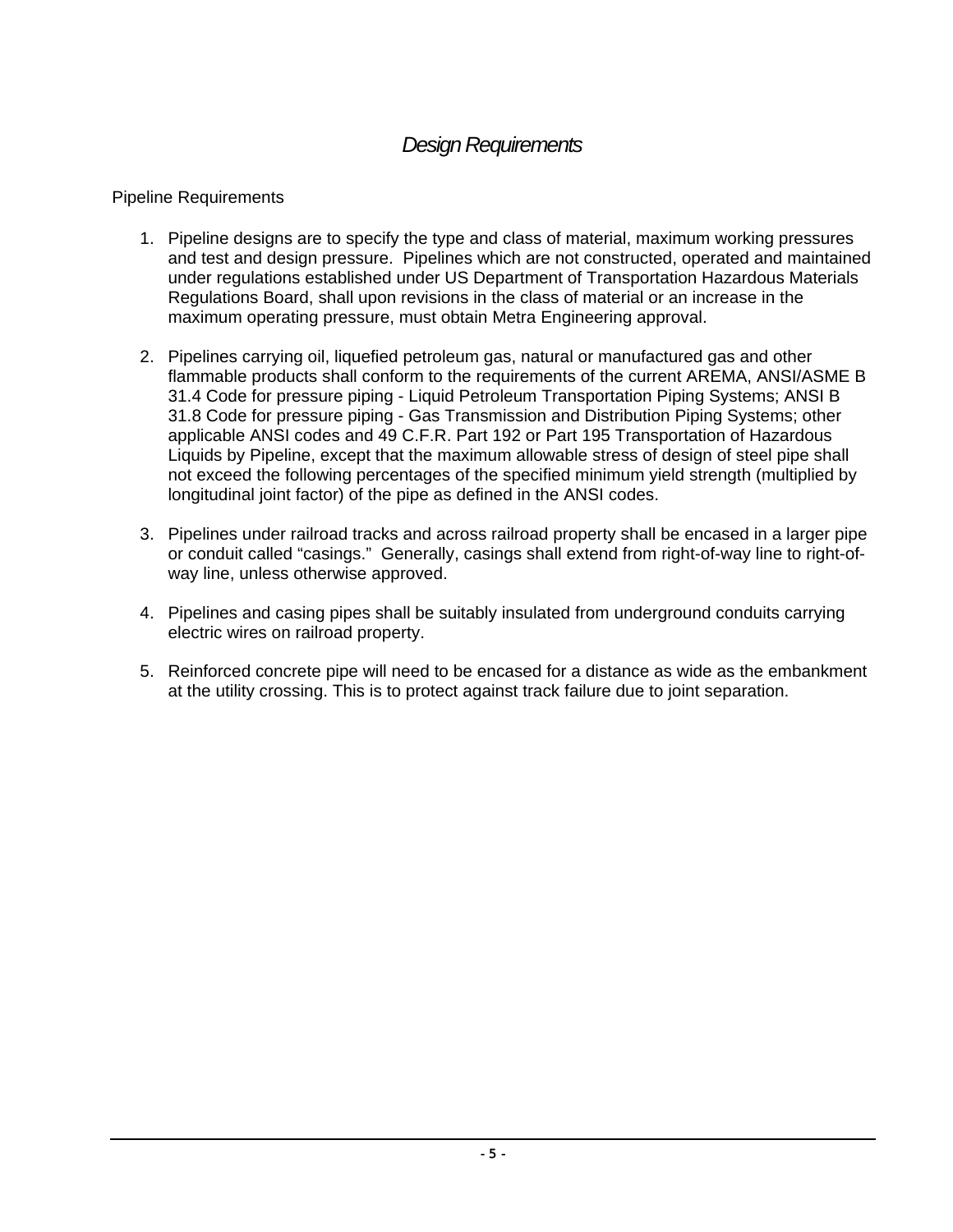### *Casing Pipe Requirements*

- 1. Casings are oversized load-bearing conduits or ducts through which a utility is inserted:
	- To protect the railroad from damages and to provide for repair, removal and replacement of the utility without interference to railway traffic.
	- To protect the carrier pipe from external loads or shock, either during or after construction.
	- To convey leaking fluids or gases away from the area directly beneath the railroad trackage to a point of venting at the railroad property line.
	- All steel pipe shall be coated and cathodically protected.
- 2. In circumstances where it is not feasible to install encasement from right-of-way line to right-ofway line, casing pipe under railroad tracks and across railroad property shall extend to the greater of the following distances, measured at right angles to the centerline of track:
	- Two (2) feet beyond toe of slope.
	- Three (3) feet beyond ditch line.
	- Twenty-five (25) feet from centerline of outside track when casing is sealed at both ends.
	- Forty-five (45) feet from centerline of outside track when casing is open at both ends.

*If additional track is planned for future construction, casing must extend far enough to meet above distances given the additional track requirement.* 

3. Casing pipe and joints shall be made of metal, and of leakproof construction. Casings shall be capable of withstanding the railroad loadings and other loads superimposed upon them.

Wall thickness designations for steel casing pipe for E-80 loading (including impact) are:

| Nominal Diameter,<br>(Inches) | Min. Thickness for<br>Coated (Inches) | Non Coated<br>(Inches) |
|-------------------------------|---------------------------------------|------------------------|
| 14 and Under                  | 0.188                                 | 0.250                  |
| 16                            | 0.219                                 | 0.281                  |
| 18                            | 0.250                                 | 0.312                  |
| 20 and 22                     | 0.281                                 | 0.344                  |
| 24                            | 0.312                                 | 0.375                  |
| 26                            | 0.344                                 | 0.406                  |
| 28                            | 0.375                                 | 0.438                  |
| 30                            | 0.406                                 | 0.469                  |
| 32                            | 0.438                                 | 0.500                  |
| 34 and 36                     | 0.469                                 | 0.531                  |
| 38                            | 0.500                                 | 0.562                  |
| 40                            | 0.531                                 | 0.594                  |
| 42                            | 0.562                                 | 0.625                  |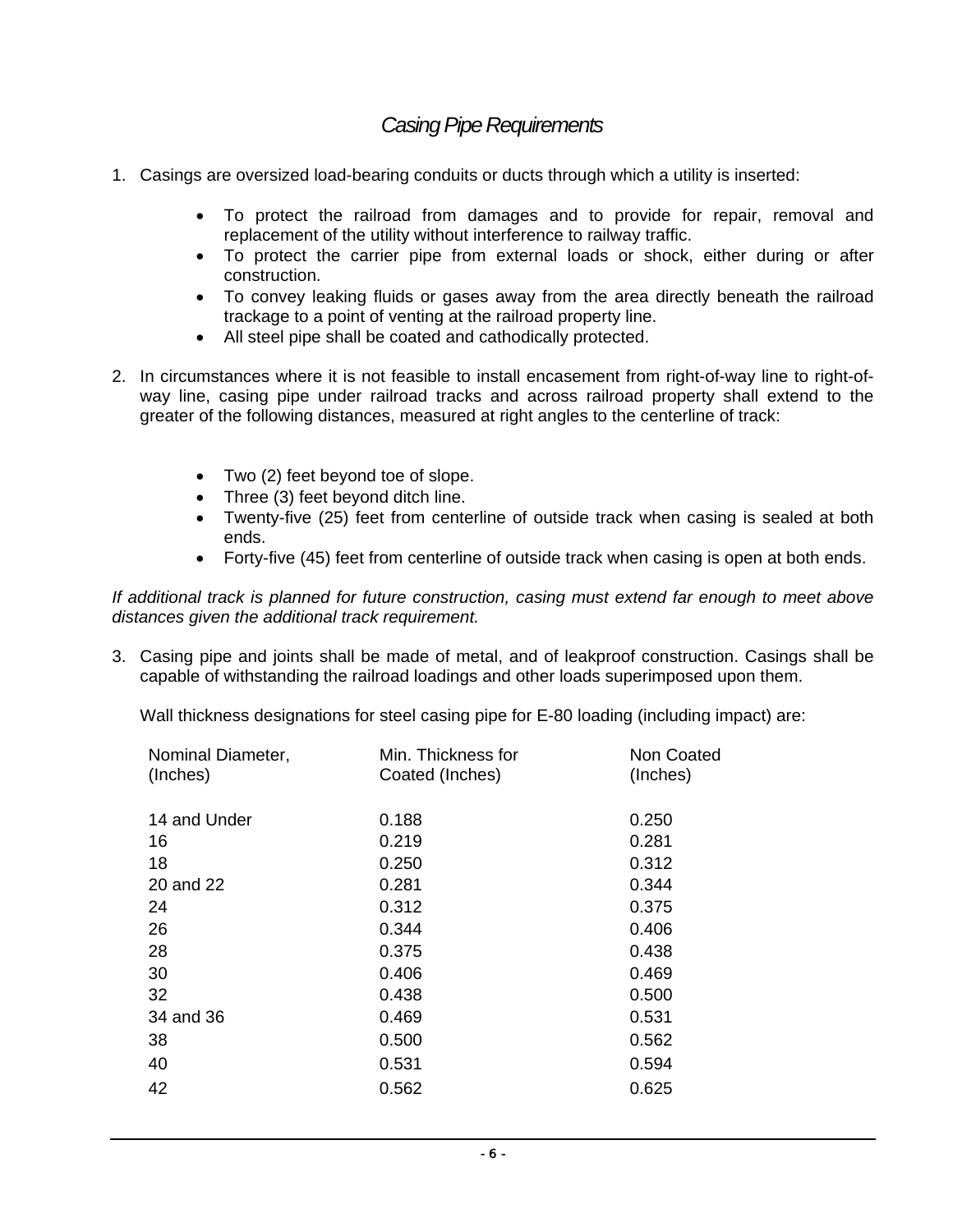| 44 and 46 | 0.594 | 0.656 |
|-----------|-------|-------|
| 48        | 0.625 | 0.688 |
| 50        | 0.656 | 0.719 |
| 52        | 0.688 | 0.750 |
| 54        | 0.719 | 0.781 |
| 56 and 58 | 0.750 | 0.812 |
| 60        | 0.781 | 0.844 |
| 62        | 0.812 | 0.875 |
| 64        | 0.844 | 0.906 |
| 66 and 68 | 0.875 | 0.938 |
| 70        | 0.906 | 0.969 |
| 72        | 0.938 | 1.000 |

Steel pipe shall have minimum yield strength of 35,000 pounds per square inch.

All metallic casing pipes are to be designed for effective corrosion control, long service life and relatively free from routine servicing and maintenance. Corrosion control measures must include cathodic protection.

Cast iron may be used for casing. It shall conform to ANSI A21. The pipe shall be connected with mechanical-type joints. Plain-end pipe shall be connected with compression-type couplings. The strength of the cast iron pipe to sustain external loads shall be computed in accordance with the most current ANSI A21.1 "Manual for the Computation of Strength and Thickness of Cast Iron Pipe."

The inside diameter of the casing pipe shall be such that the carrier pipe can be removed without disturbing the casing. All joints or couplings, supports, insulators or centering devices for the carrier pipe shall be considered in the selection of the casing diameter.

For flexible casing pipe, a minimum vertical deflection clearance of the casing pipe shall be three percent (3%) of its diameter plus one-half (1/2) inch so that no loads from the roadbed, track, railroad traffic or casing pipe are transmitted to the carrier pipe.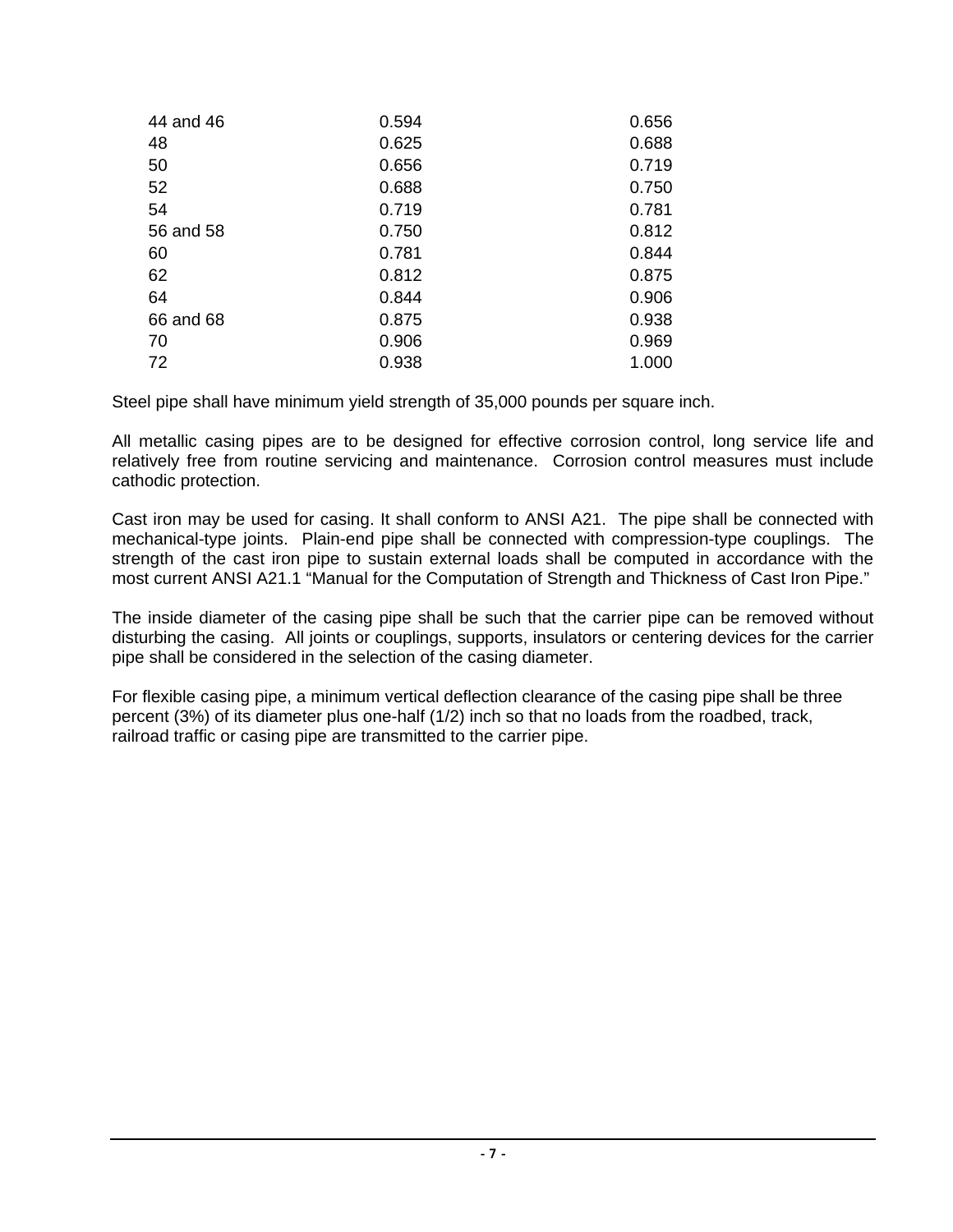### *Carrier Pipe Requirements*

- 1. The carrier pipe shall be laid with sufficient slack so that it is not in tension.
- 2. Steel pipe shall not be used to convey storm water, sewage, or other liquids which may cause corrosion.
- 3. Reinforced concrete pipe is only allowed as a carrier pipe when properly encased, and the pipeline is operated under gravity flow. Reinforced concrete pipe will need to be encased for a distance as wide as the embankment at the utility crossing. This is to protect against track failure due to joint separation.
- 4. Pipelines carrying oil, liquefied petroleum gas, natural or manufactured gas and other flammable products shall conform to the requirements of the current AREMA, ANSI/ASME B 31.4 Code for pressure piping - Liquid Petroleum Transportation Piping Systems; ANSI B 31.8 Code for pressure piping - Gas Transmission and Distribution Piping Systems; other applicable ANSI codes and 49 C.F.R. Part 192 or Part 195 Transportation of Hazardous Liquids by Pipeline, except that the maximum allowable stress of design of steel pipe shall not exceed the following percentages of the specified minimum yield strength (multiplied by longitudinal joint factor) of the pipe as defined in the ANSI codes.
- 5. Plastic carrier pipe materials include, but are not limited to, thermoplastic and thermoset plastic pipes such as PVC, ABS, HDPE, PE, and FRP. Plastic pipe shall not be used to convey any flammable liquid. Plastic pipe may be used to convey flammable gases provided the pipe material is compatible with the type of gas conveyed and the maximum allowable operating pressure is less than 100 psi.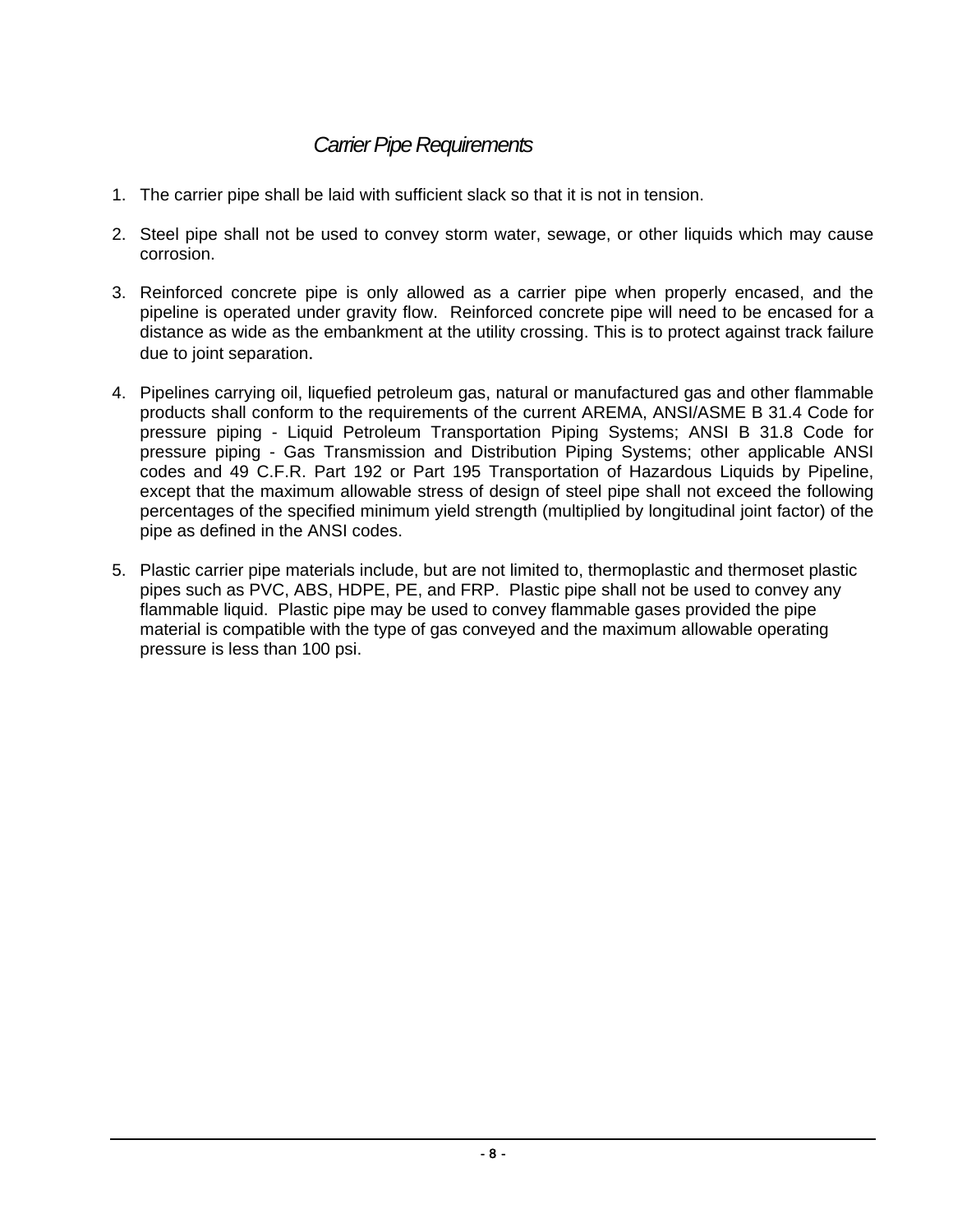### *Construction Requirements*

#### **General Requirements**

Above-ground utility appurtenances installed as a part of an underground installation shall be located at or near the railroad property line and shall not be any closer than twenty-five (25) feet to the centerline of track.

All pipelines shall be prominently marked at right of way lines by durable, weatherproof signs located over the centerline of the pipe. Signs shall display the following:

- Name and address of owner
- Contents of pipe
- Pipe pressure
- Emergency contact telephone number

#### **Casing and Pipeline Installation**

Casing and pipeline installations should be accomplished by directional boring, jack-and-bore, tunneling or other approved methods. Tunneling construction under tracks will be permitted only under direct supervision of a Metra Engineer. Tunneling procedures and equipment, as well as structural design, must have Metra Engineering Department approval prior to starting any work on Metra property. Generally, tunneling shall not be considered where less than six (6) feet of cover exists, or where excessively sandy, loose or rocky soils are anticipated.

Rail elevations over the work must be monitored at intervals prescribed by Metra to detect any track movement. Movements of over one-quarter (1/4) inch vertically shall be immediately reported to the Metra Engineering Department. Due to the danger to rail traffic that is caused by only small amounts of track movement, Metra forces may have to be called to surface the track several times.

The following requirements shall apply to these construction methods:

- The use of water under pressure jetting or puddling will not be permitted to facilitate boring, pushing or jacking operations. Some boring may require water to lubricate cutter and pipe, and under such conditions, is considered dry boring.
- Where unstable soil conditions exist, boring or tunneling operations shall be conducted in such a manner as not to be detrimental to the railroad being crossed.
- If excessive voids or too large a bored hole is produced during casing or pipeline installations, or if it is necessary to abandon a bored or tunneled hole, prompt remedial action should be taken by the Utility Owner.
- All voids or abandoned holes caused by boring or jacking are to be filled by pressure grouting. The grout material should be sand cement slurry with a minimum of two (2) sacks of cement per cubic yard and a minimum of water to assure satisfactory placement.
- The hole diameter resulting from bored or tunneled installations shall not exceed the outside diameter of the utility pipe, cable or casing (including coating) by more than one and one-half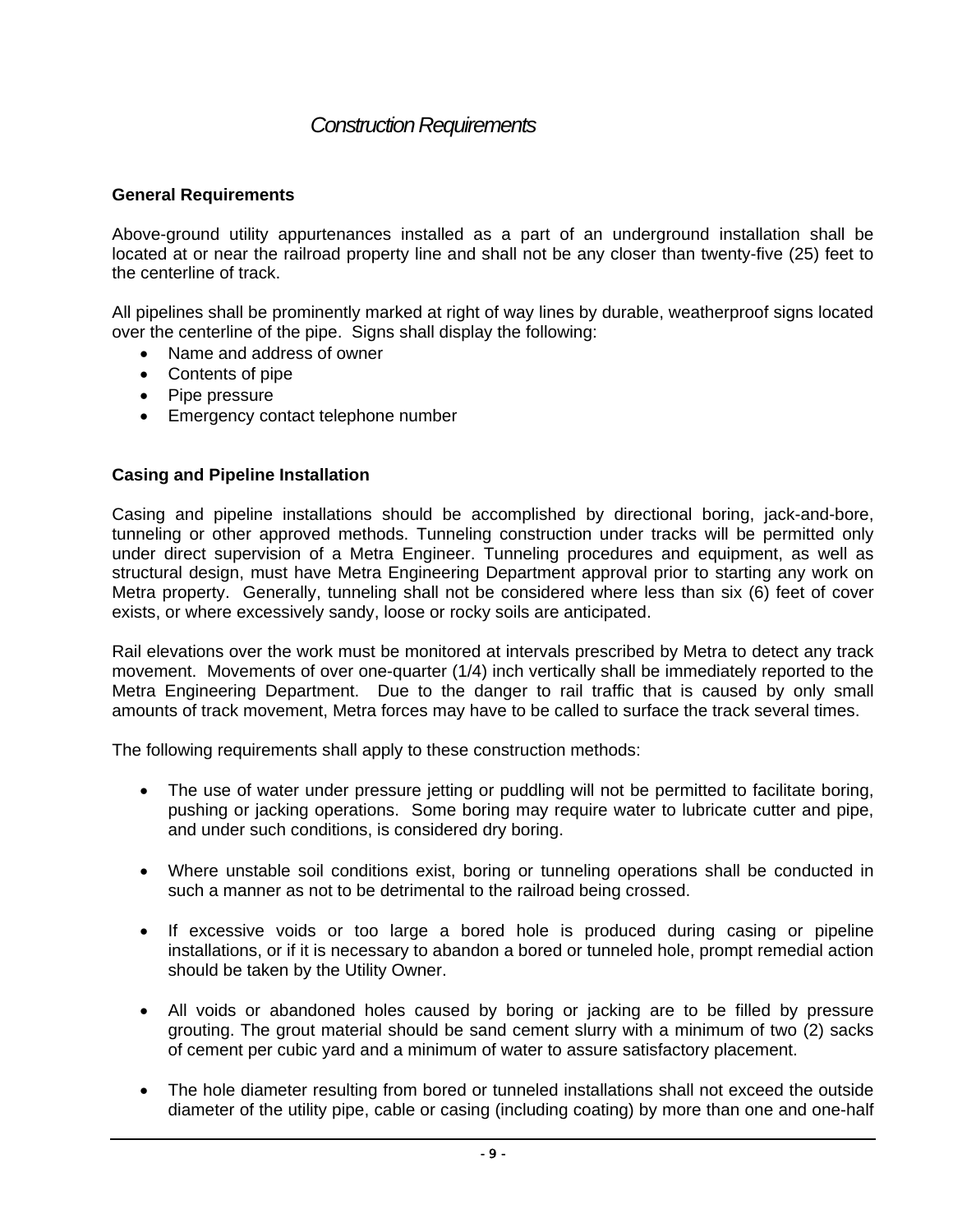(1-1/2) inches for pipes with an inside diameter of twelve (12) inches or less, or two (2) inches on pipes with an inside diameter greater than twelve (12) inches.

• Pits for boring, tunneling or jacking will not be permitted within thirty (30) feet of the centerline of track; or closer to the track than the toe of fill slopes in fill sections, or toe of shoulder slopes in ditch sections when pipes are allowed on the railroad property.

#### **Vents**

In casing pipe installations, vents are appurtenances by which fluids or gases between carrier and casing may be inspected, sampled, exhausted or evacuated.

All casing pipes shall be properly vented. Vent pipes shall be of sufficient diameter, but in no case less than two (2) inches in diameter and shall be attached near each end of casing, projecting through ground surface at property lines.

Vents shall be located at the high end of short casings and at both ends of casing longer than one hundred fifty (150) feet.

Vent standpipes shall be located and constructed so as not to interfere with maintenance of the railroad or to be concealed by vegetation. Where possible, they shall be marked and located at the property line. The markers shall give the name and address of the owner, and a phone number to contact in case of emergency.

Vent pipes shall extend not less than four (4) feet above ground surface. Top of vent pipes shall be fitted with a down-turned elbow, properly screened; or a relief valve.

For pipelines carrying flammable materials, vent pipes on casings shall be at least 16 feet (vertically) from aerial electric wires. Casings shall be suitably insulated from underground conduits carrying electric wires on Railroad right-of-way.

#### **Shut-Off Valves**

The Utility Owner shall install accessible emergency shut-off valves within effective distances on each side of the railroad. Where pipelines are provided with automatic control stations, no additional valves will be required.

Valves shall not be located within the railroad right of way.

#### **Water Lines**

.

Where casing pipe is used, venting is not required; however, sealing will be required if the ends of the casing are not above high water.

Where non-metallic pipe is permitted and installed, steel casings are required from right of way line to right of way line